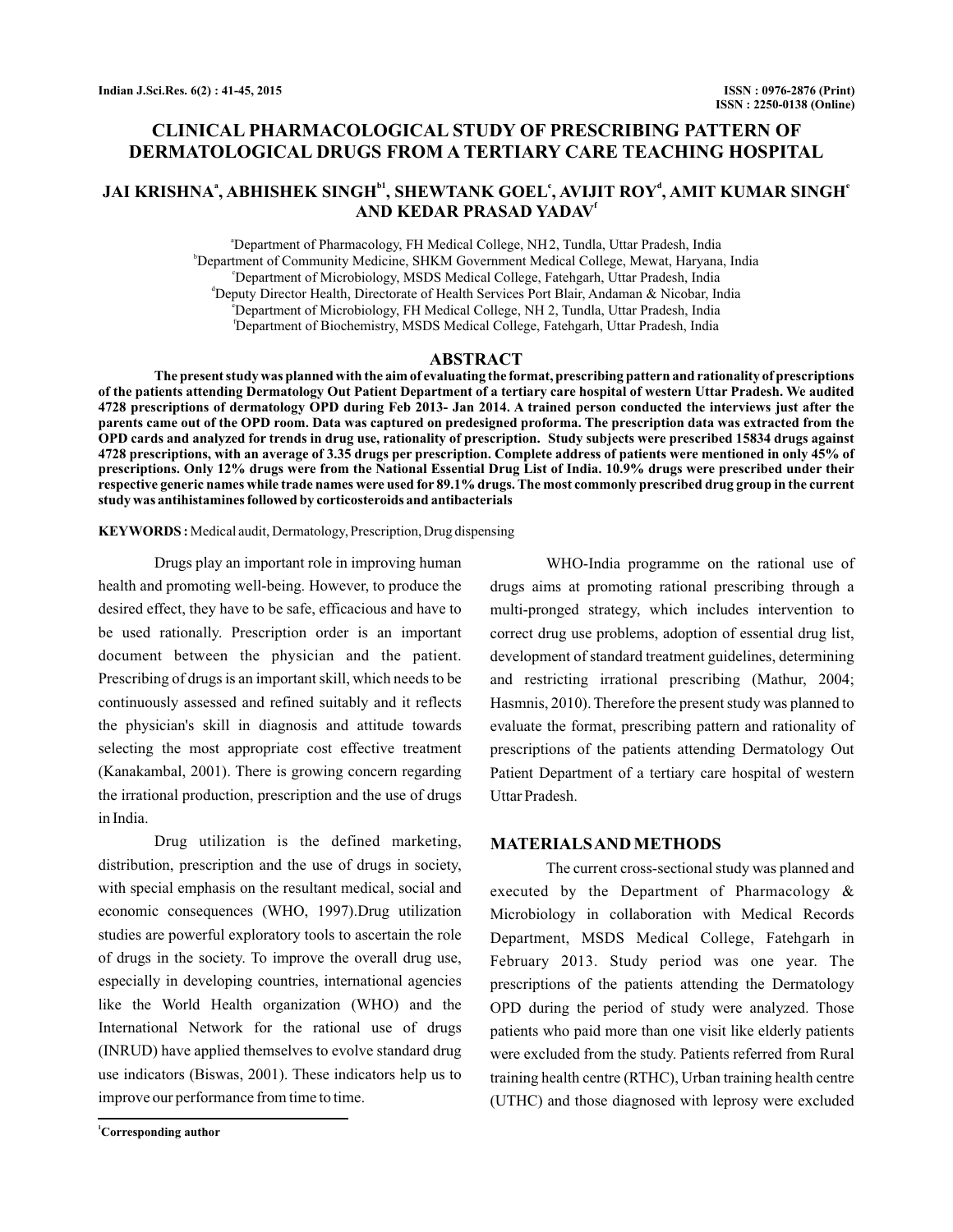#### **KRISHNA ET AL. CLINICAL PHARMACOLOGICAL STUDY OF PRESCRIBING PATTERN... :**

| <b>Contents of Prescription</b>                   | <b>Details</b> |            |  |  |
|---------------------------------------------------|----------------|------------|--|--|
|                                                   | <b>Number</b>  | Percentage |  |  |
| Date of prescription                              | 4728           | 100%       |  |  |
| Name of patient                                   | 4728           | $100\%$    |  |  |
| Age of patient                                    | 4728           | 100%       |  |  |
| Gender of patient                                 | 4728           | 100%       |  |  |
| Complete address of patient                       | 2154           | 45.56%     |  |  |
| Rx                                                | 4539           | 96.0%      |  |  |
| Dosage form and name                              | 4728           | 100%       |  |  |
| Instructions to the pharmacist                    | 0 <sub>0</sub> | $00\%$     |  |  |
| Special instructions to the patient               | 94             | 1.98%      |  |  |
| <b>Prescriber Identity</b>                        |                |            |  |  |
| Clear signature of the prescriber                 | 1276           | 26.98%     |  |  |
| Registration number and address of the prescriber | Not Applicable |            |  |  |

**Table 1: Finding spertaining To Prescription Format (Contents of Prescription) of Study Subjects**

from the study as they had separate OPD cards.

The study population consisted of the patients seeking care at Department of Dermatology, MSDS Medical College on outpatient (OPD) basis. MSDS Medical College is a state of the art tertiary care teaching institution established in rural outskirt of Fatehgarh to provide super specialty care to underserved population. The first batch of students commenced its academic session in July 2011. Department of Dermatology, is serving primarily patients mainly from lower socio-economic strata of community not only from western Uttar Pradesh but also from neighboring states. On an average 70-80 patients seek care at Department of Dermatology, MSDS Medical College on outpatient (OPD) basis per day. So this growing institution provided us a perfect base to plan and execute this study.

Data was collected one a week for a period of one year. The day of data collection was chosen randomly. A trained person conducted the interviews just after the patients came out of the OPD room. Data was captured on predesigned proforma. The prescription data was extracted from the OPD cards and analyzed for trends in drug use, rationality of prescription.

Total number of drugs prescribed, average number of drugs per prescription, percentage of drugs prescribed from National Essential Drug List; percentage of drugs prescribed by generic name, brand name, route of administration and physical methods used (if any) were noted on the proforma(Tripathi, 2003; Minocha, 2002). The data was also analyzed for the most commonly prescribed drug groups, percentage of: oral drugs, topical preparations (combination/ single preparations), injectables, prescriptions with combination of topical and oral agents. The prescriptions were also evaluated for dose strength, dosage schedule, duration of therapy and use of any banned drug formulations. The format of prescription was analyzed for patient identification parameters (name, age, gender, address of patient), superscription (Rx), inscription (drug name, dose and dosage frequency), subscription (directions to pharmacist about instructions & use of drugs), instructions to patient about drug use, prescriber's identity (name, registration, address of prescriber) and date of prescription (Sharma, 2003).

Permission of Institutional ethics committee (IEC) was sought before the commencement of the study. Informed consent was obtained from the study participants. All the questionnaires were manually checked and edited for completeness and consistency and were then coded for computer entry. After compilation of collected data, analysis was done using Statistical Package for Social Sciences (SPSS), version 20 (IBM, Chicago, USA). The results were expressed using appropriate statistical methods.

## **RESULTS**

We audited 4728 prescriptions during the study period. The mean age of the patients was  $35.4 \pm 9.1$  years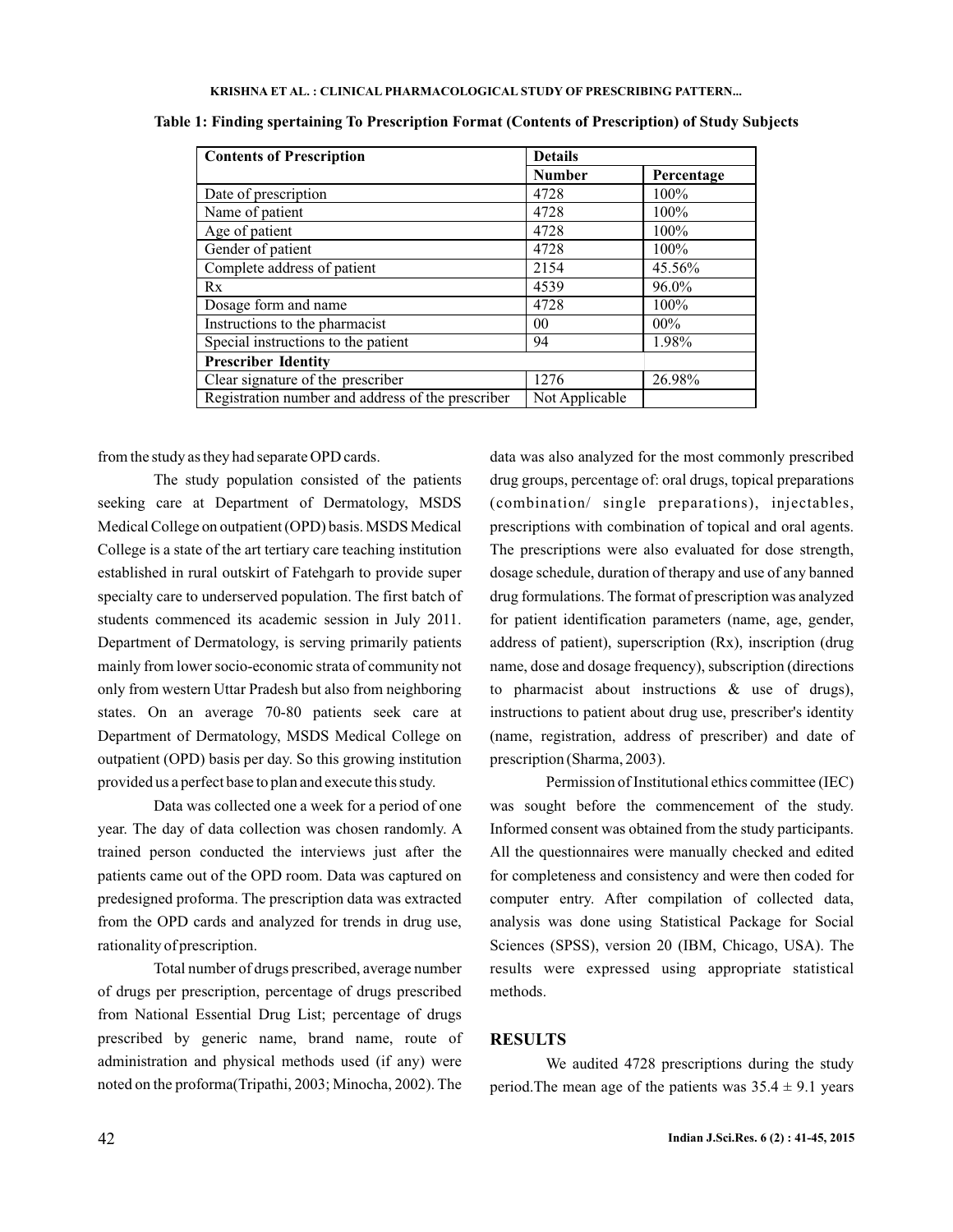| <b>Observations</b>                              | N(%              |  |  |
|--------------------------------------------------|------------------|--|--|
| Total number of prescriptions                    | 4728             |  |  |
| Total number of drugs prescribed                 | 15,834           |  |  |
| Average number of drugs per prescription         | 3.35             |  |  |
| Total number of drugs from EDL *                 | 1902 $(12.01\%)$ |  |  |
| Total number of drugs prescribed by generic name | $1733(10.9\%)$   |  |  |
| Essential drug list*                             |                  |  |  |

**Table 2 : Analysis of Prescriptions As Per Drug Use Indicators**



**Figure 1 : Bar Chart Showing Prescription of Drugs in Trade/Genaric Nam**

(range 18-58 years). Males 2890 (61.12%) outnumbered female patients 1838 (38.88%). Average number of drugs per encounter was  $3.35 \pm 0.76$ .

All the prescriptions mentioned the date, name, ageand gender of the patients as they are already printed on the hospital OPD cards but complete address of patients were mentioned in only 45% of prescriptions. The superscription Rx was written in 96% prescriptions while dosage form and name was mentioned for all the drugs. Not even a single prescription carried instructions to the pharmacist while special instructions to the patient were mentioned in 1.98% of prescriptions. Prescriber's identity was legible in only 27% prescriptions.(Table 1).

Study subjects were prescribed 15834 drugs against 4728 prescriptions, with an average of 3.35 drugs per prescription. Out of all the drugs only 12% drugs were from the National Essential Drug List of India. Only 10.9% drugs were prescribed under their respective generic names while tradenames were used for 89.1% drugs. (Table 2) (Figure 1)

The mostcommonly prescribed drug group in the current study wasantihistamines followed by corticosteroids and antibacterials.Out of total, 2505

prescribed antihistaminics, 98% were prescribed by oral route and remaining 2% by injectable route.Among the total 2269 of corticosteroids prescribed, majority (87.9%) were prescribed for topical use. A total of 2127 antibacterials were prescribed, out of which 50% and 49.9% by topical and oral routes respectively. Vitamins, minerals and antioxidants comprised about 1560drugs and majority (70.9%) of them was prescribed for oral route. Emollients/ creams and antiseptics/ectoparasiticides were prescribed for topical route only. (Table 3).

### **DISCUSSION**

The current study assessed to evaluate the format, prescribing pattern and rationality of prescriptions of the patients attending Dermatology Out Patient Department of a tertiary care hospital of western Uttar Pradesh. Valid conclusions were drawn on the basis of data collected by scrutinizing 4728 prescriptions written by dermatology OPD doctors.

To assess the scope for improvement in rational drug use in outpatient practice, the World Health Organization (WHO) has formulated a set of "core drug use indicators" (WHO, 1997). The core prescribing indicators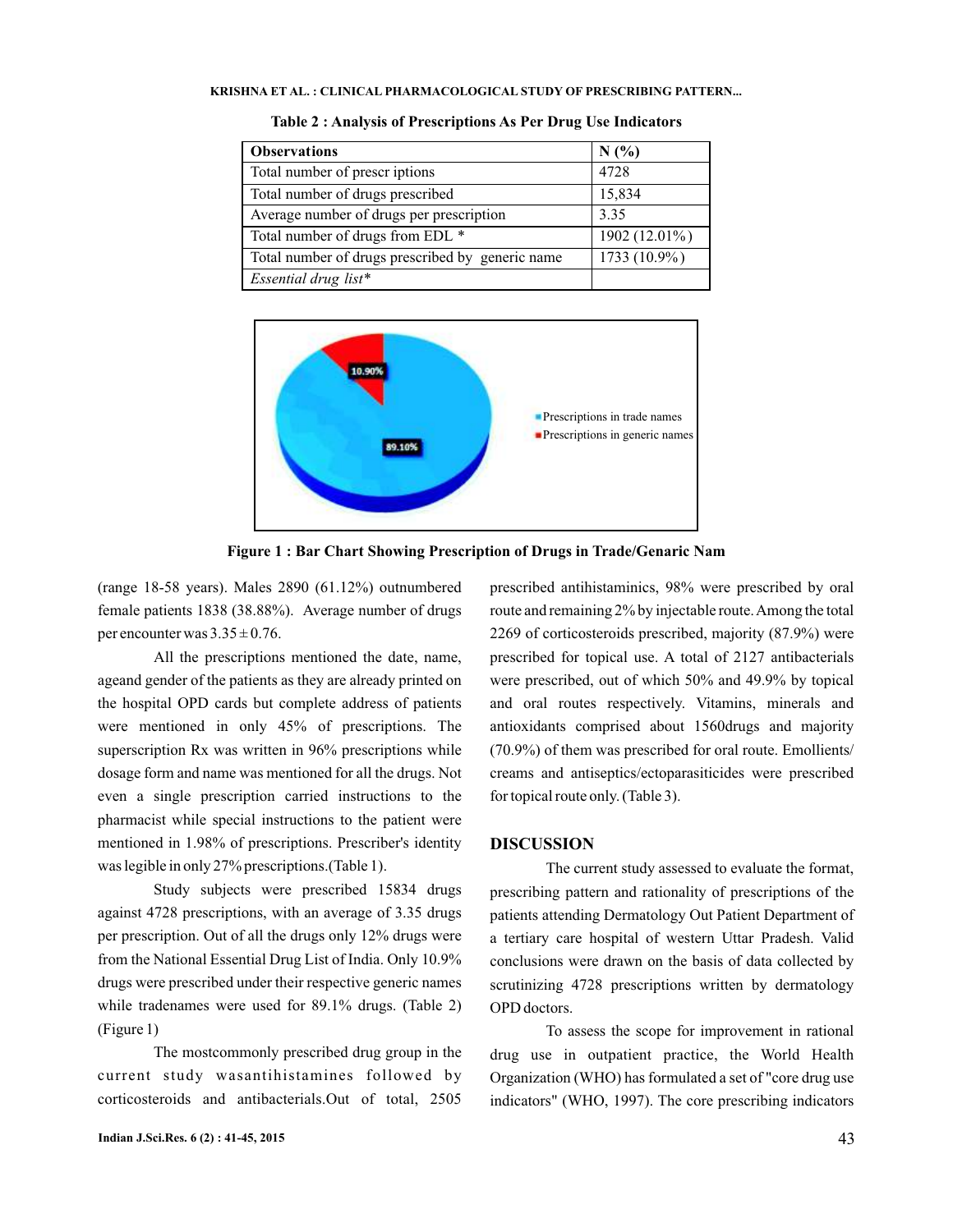|                                | <b>Route of Administration</b> |                          |                |               |                          |      |                        |
|--------------------------------|--------------------------------|--------------------------|----------------|---------------|--------------------------|------|------------------------|
| Drug groups                    | Oral                           |                          | <b>Topical</b> |               | Injectable               |      | <b>Total</b><br>number |
|                                | N                              | $\%$                     | N              | $\frac{0}{0}$ | N                        | $\%$ |                        |
| Antihistamines                 | 2455                           | 98.0                     |                |               | 50                       | 2.0  | 2505                   |
| Corticosteroids                | 124                            | 5.5                      | 1995           | 87.9          | 150                      | 6.6  | 2269                   |
| Antibacterials                 | 1063                           | 49.9                     | 1061           | 50            | 3                        | 0.1  | 2127                   |
| Vitamins/Minerals/Antioxidants | 1107                           | 70.9                     | 453            | 29.1          |                          |      | 1560                   |
| Antifungals                    | 464                            | 40.9                     | 669            | 59.1          |                          | 0.09 | 1134                   |
| Emollients/creams              | -                              |                          | 803            | 100           | $\overline{\phantom{0}}$ | -    | 803                    |
| Antiseptics/Ectoparasiticides  | $\overline{\phantom{a}}$       | $\overline{\phantom{a}}$ | 709            | 100           | $\overline{\phantom{a}}$ | -    | 709                    |
| Antivirals                     | 61                             | 71.8                     | 24             | 28.2          |                          | -    | 85                     |
| Miscellaneous                  | 704                            | 20.1                     | 2782           | 79.6          | 12                       | 0.3  | 3498                   |

**Table 3 : Distribution of Various Drugs Prescribed Into Their Drug Group and Route of Administration**

measure the performance of prescribers, the patient care indicators measure what patients experience at health facilities, and the facility indicators measure whether the health personnel can function effectively.

Average number of drugs/injections per encounter is an important index of the scope for intervention in prescribing practices. Our figure of 3.35 drugs per encounter is higher than the recommended limit of 2 (WHO, 1993).Our findings were in conformity with some of the other hospital studies done in IGMC which showed 2-3 drugs per prescription (Badar, 2002). Not surprisingly our study shows that three or more drugs were prescribed in more than 60% of prescriptions. More number of medications increases the risk of drug interactions, of dispensing errors and of the parent not knowing the dosage schedules. It can be minimized by rational prescribing.

The mostcommonly prescribed drug group in the current study wasantihistamines followed by corticosteroids and antibacterials.A similar finding was recorded by Maini et al. in his drug utilization study in dermatology from Delhi (Maini, 2002).Possible reason for high proportion of topical drugs being prescribed is that topical route has minimum side effects hence is the favorite route of administration especially in dermatology.

Regarding prescribing drugs by generic names or trade names, we observed that prescriptions in trade names dominated prescriptions in generic names.Another study by Shankar et al (32.6% generic & 67.4% brand drugs) is also in concordance with our observations (Shankar, 2002).Prescribing under a generic name is considered economical but poor prescribing of generic drugs could be due to concern about their quality.

In the current study only 12% drugs were prescribed from the National Essential Drug List. This is in contrast to the studies from Madurai and Delhi where it was reported as 50% and 95.78% respectively(Georgekutty, 2002; Biswas, 2000). Such a low prescription from National Essential Drug List can be explained on the basis of 2 facts. First, being a private institution there is no compulsion to prescribe from the EDL. Second, because of availability of advanced treatment as it is state of the art super specialty hospital, the newer drugs have been used which are not yet included in the EDL.

This study has several strengths. We have identified scope of improvement in rational drug use in outpatient practice in dermatology in a growing medical college. In-depth analysis of this aspect has not been closely investigated by many experts in the field. This study becomes very important as long lasting impact can be achieved if rectifications of deficiencies are identified well in time and corrected at the earliest. All the investigations were conducted by authors of the study only, which creates a sense of uniformity.

The study has some limitations as well. Some may argue that the results obtained may not be applicable to all the medical colleges. I agree because these findings are based on a single centre study. Results may vary with different geographical terrain. More multicentric studies need to be carried out. Second, we have not taken certain indicators related to quality of treatment such as quality of